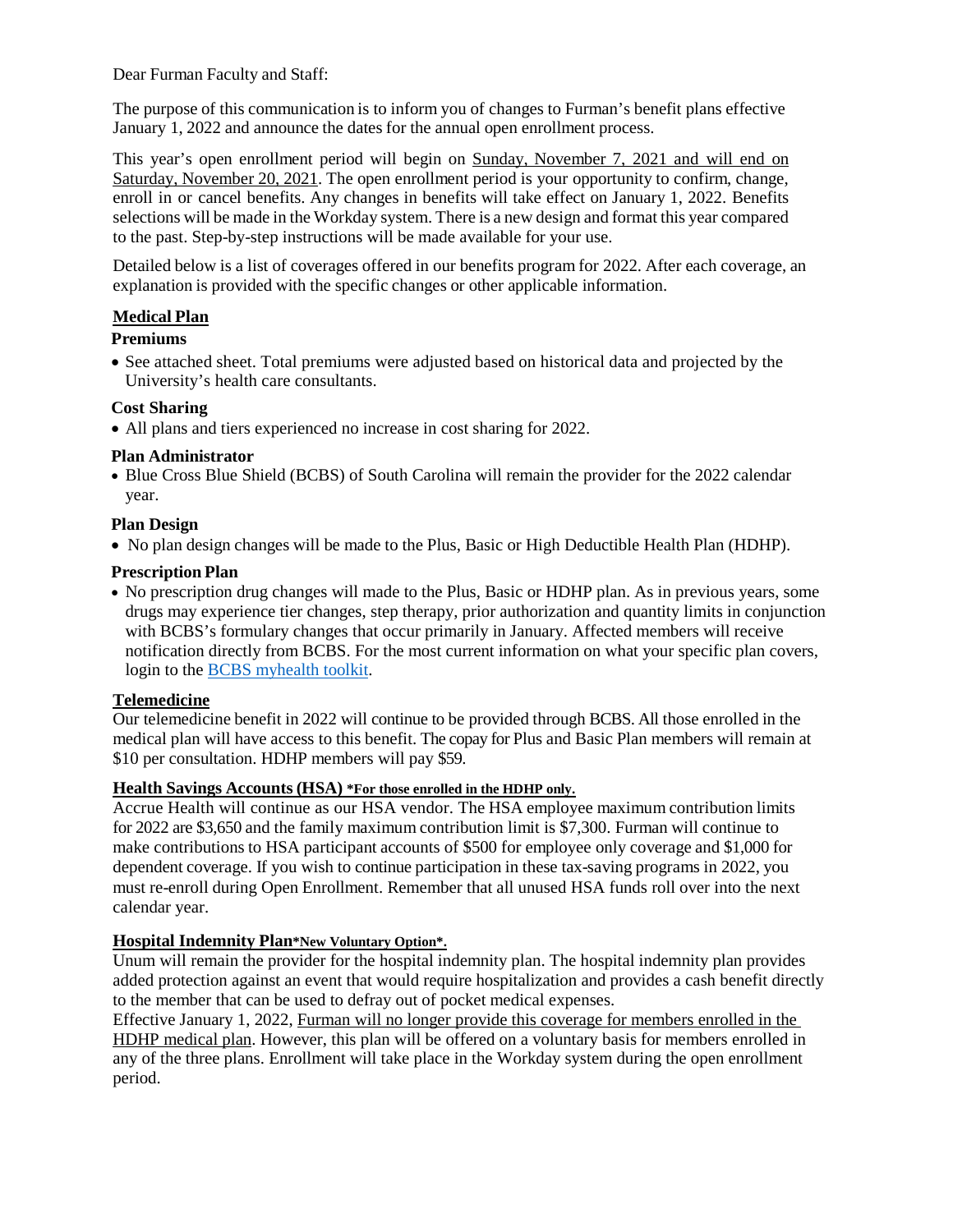## **Medical and Dependent Care Flexible Spending Accounts (FSAs)**

Flores will remain the provider for both the medical and dependent care flexible spending accounts. The maximum contribution limits for 2022 are \$2,750 for medical and \$5,000 for dependent care. Please note that the dependent care maximum will revert back to the previous \$5,000 maximum from prior years. If you wish to participate in these tax-saving programs in 2022, you must re-enroll during Open Enrollment. Remember that only \$550 of unused medical FSA funds can be rolled into the next calendar year. Any excess will be lost.

# **Dental Plan**

Metlife will remain the provider for our dental plan. The premium rates and plan design will remain the same.

## **Vision Plan**

MetLife will remain the provider for our vision plan. The premium rates and plan design will remain the same.

## **Basic & Supplemental Employee and Dependent Life and Accidental Death and Dismemberment (AD&D)**

Unum will remain the provider for life insurance coverage. There are no premium increases for 2022. Furman will pay the premiums for the Basic Employee Life and AD&D for all benefit eligible employees.

- Faculty and staff will choose from the following options:
	- 1) Elect 1½ times salary up to a maximum of \$400,000 or a flat amount of \$50,000.
	- 2) Faculty and staff are responsible for paying the imputed tax on any insured amounts over \$50,000. \*\*Per IRS regulation, there is no imputed tax on coverage amounts equal to \$50,000 or less.
- Basic dependent life coverage and additional supplemental life and AD&D for faculty, staff, dependent spouses and children (up to age 26) remain the same.
- \*\*Any initial elections for faculty and staff, or amounts above the guaranteed issue will require evidence of insurability (EOI). \*\*

## **Disability**

Unum remains the provider for both Short and Long-Term Disability.

- Short Term Disability (STD) premium rates will remain the same. Two STD options available:7-day waiting period or 30-day waiting period. New enrollees will be subject to EOI.
- Long Term Disability (LTD) premiums rates will remain the same. LTD is a mandatory benefit for all benefit eligible employees.

## **Voluntary Benefits – Accident, Critical Illness & Whole Life**

Unum remains the provider for our voluntary products. New this year, the Accident and Critical Illness plan will be updated with new enhanced benefits and some increase in premium adjustments.

## *Accident*

Premium rates will remain the same for the voluntary accident plan. Faculty and staff will be able to enroll in the Accident plan using the Workday system versus calling Unum as needed in the past. Individuals previously enrolled in the plan will need to reenroll in the Workday system if you are interested in keeping this benefit. These individuals will also receive a direct communication from HR with more information and a reminder on steps that need to be taken to retain the enhanced benefit.

## *Critical Illness*

Premium rates will change for some members. Faculty and staff will be able to enroll in the Critical Illness plan using the Workday system versus calling Unum as needed in the past. Individuals previously enrolled in the plan will need to reenroll in the Workday system if you are interested in keeping this benefit. These individuals will also receive a direct communication from HR will more information and a reminder on steps that need to be taken to retain the benefit.

## *Whole Life*

Premium rates will remain the same for the voluntary whole life plan. Faculty and staff interested in enrolling in this coverage, making changes to current coverage or who wish to decline will need to contact Unum directly. Contact information will be provided in the Workday system.